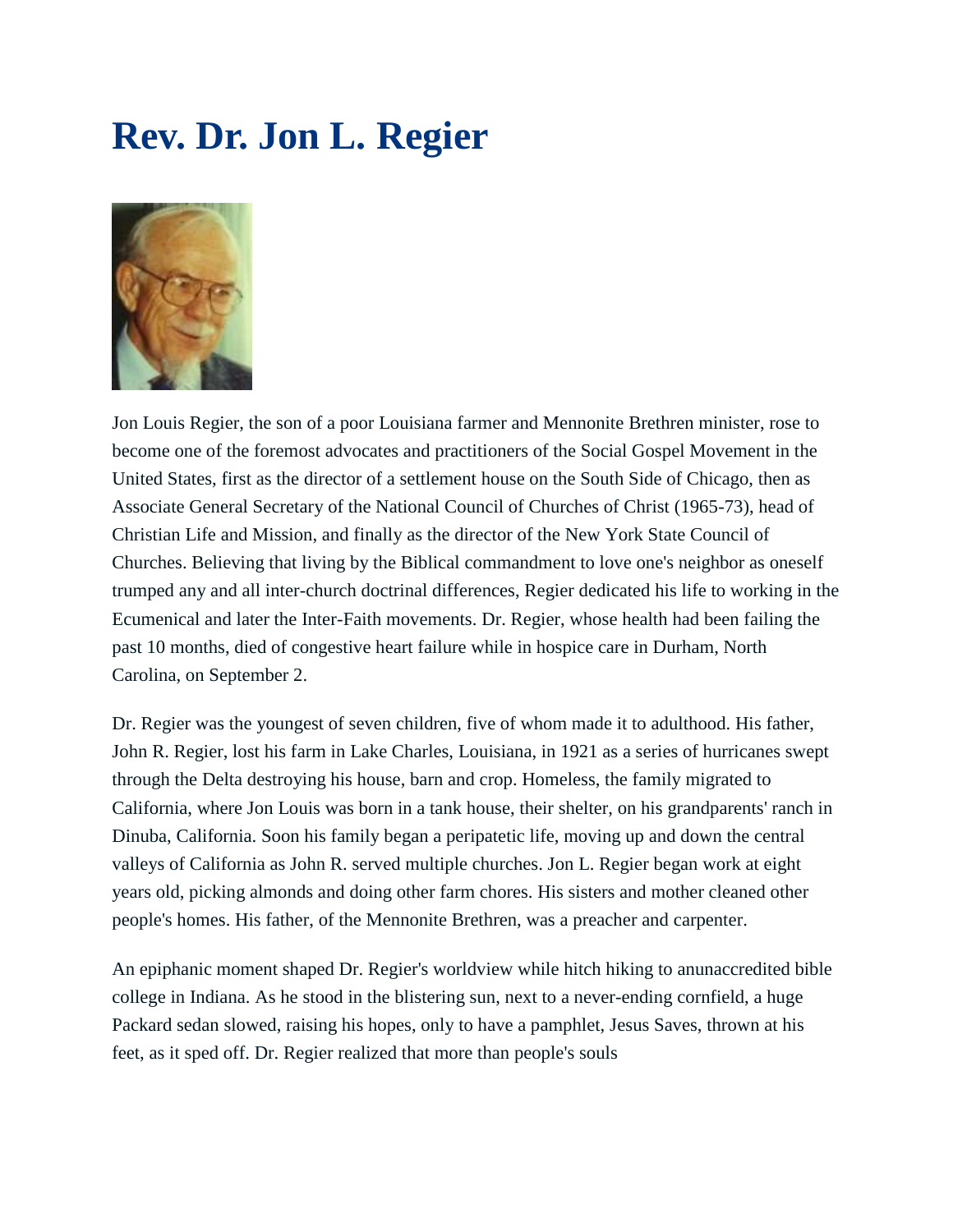needed saving, that Christian love must be extended to the body as well as the soul in this world. He dedicated his life to that ideal.

Jon Regier graduated from Huntington College, Indiana, in philosophy in 1944, and McCormick Theological Seminary with a Bachelor's of Divinity in 1947 and was ordained into the Presbyterian Church in 1947. He received his Doctorate of Divinity from Payne Theological Seminary, Wilberforce, Ohio, in 1959, and became a certified social worker from the University of Michigan, School of Social Work. Dr. Regier was the Associate Director of Dodge Christian Community House in Detroit, 1947-49; Head Resident of Howell Neighborhood House and Pastor of Howell Memorial Church, Chicago, 1949-58; Lecturer in Social Group Work at McCormick Seminary, 1952-1958; Executive Secretary Division of Home Missions, National Council of Churches of Christ, in New York, 1958-73; and Executive Director of the New York State Council of Churches, 1973-1987. He retired in 1987.

At Howell House, Dr. Regier developed programs to work with delinquent youth and to stop the gang violence between young Slovak and Mexican Americans. He was a member of the hard-toreach youth research committee, the Chicago Youth Commission, and chairman of the Special Study on Delinquency. A group he organized there in the 1950s, the Pilsen Neighbors, is still active in the community.

At the National Council of Churches, starting in 1958 he directed home missions and then, until 1973, the Division of Christian Life and Mission, which included the NCC's programs on racial, social and economic justice as well as evangelism, international affairs, culture and the arts and some specialized ministries. The ecumenical movement, as expressed through the NCC and the World Council of Churches, was strong during much of this period. Under Dr. Regier's aegis, the state Migrant Ministries, which had been providing direct services to migrant workers for years, moved to assist farm workers in their efforts to organize for dignity and justice. The California Migrant Ministry, working closely with Cesar Chavez in the 1960s, led the way to the formation of the National Farm Worker Ministry in 1971.

The Delta Ministry in Mississippi was another ministry begun during Dr. Regier's tenure. Starting in the mid-1960s, the Delta Ministry helped register 70,000 new voters, provided temporary housing for cotton workers on strike, worked with allies to launch the Head Start programs and to end discrimination and segregation in public schools. As the theologian Harvey Cox said at the time, "The Delta Ministry is one evidence that God may not be as dead as some people think."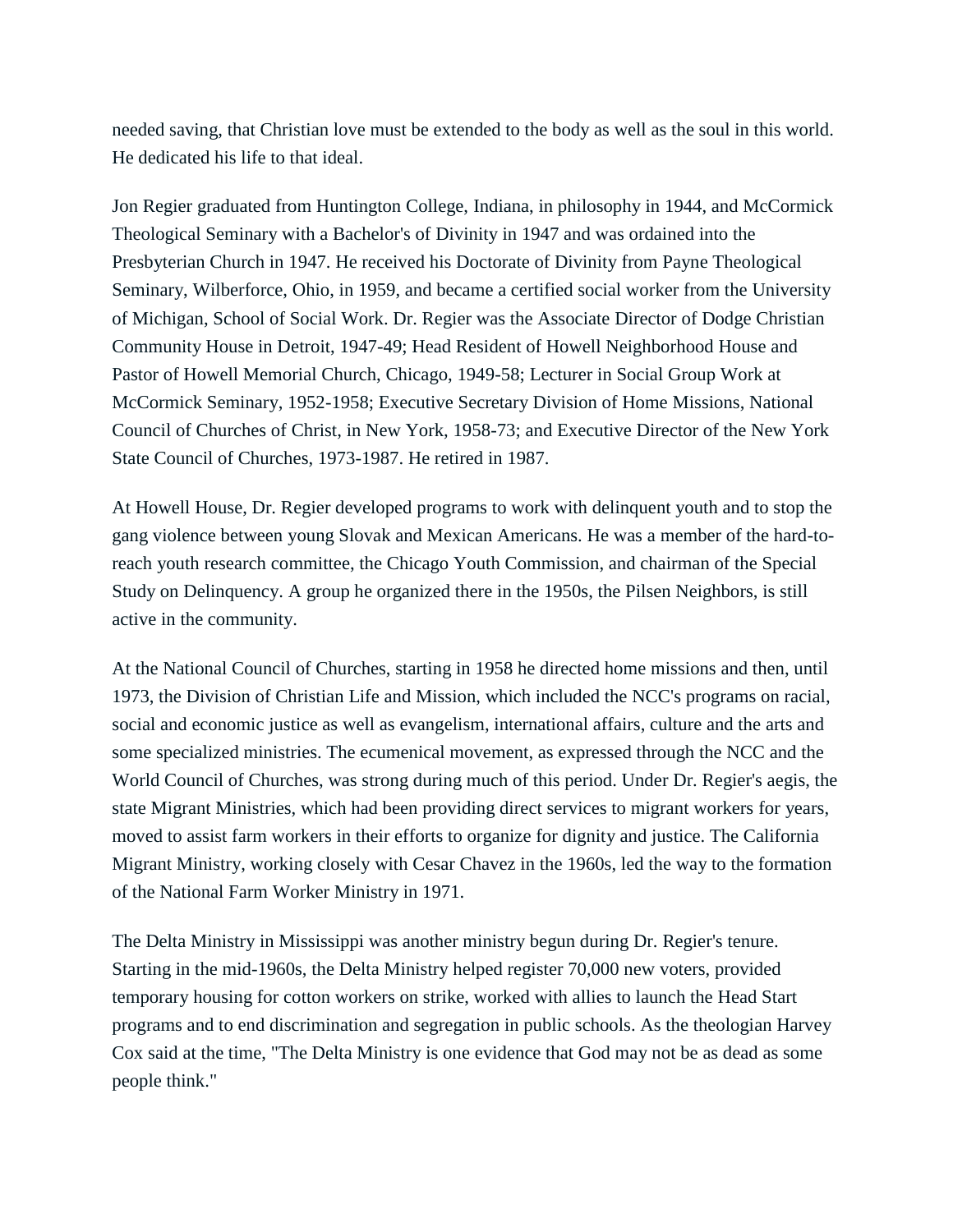Dr. Regier was a key figure in the establishment of the Commission on Religion and Race of the National Council of Churches, which was authorized by the General Board of the NCC in June 1963 to act on behalf of the NCC in the civil rights struggle. The Commission worked closely with national denominations associated with the NCC and across faith lines in support of such efforts as the March on Washington for Jobs and Freedom in August 1963, Freedom Summer in 1964, and both the Civil Rights Act of 1964 and the Voting Rights Act of 1965.

Though Dr. Regier worked 18-hour days during the 1960s, he said he was never tired. "I felt every day that I was doing God's work." He was most proud of his behind-the-scenes efforts to support A. Philip Randolph's March on Washington in August 1963. In June of that year, Dr. Regier attended an emergency midnight gathering at the Harlem YMCA where Dr. Kenneth Clark, Lena Horne, Harry Belafonte, James Baldwin and representatives of major Protestant denominations met to plan how to aid the insolvent civil rights organizations in funding the March on Washington. Dr. Regier helped organize monetary support for the March and helped organize national church participation in the March.

Dr. Regier's life's work was based on his experience that, American churches are overly selfcentered - too focused on ritual and institutional growth, and too little engaged in the concerns and crises of the secular world. I believe this leads many churches to become disengaged and uninvolved in God's work in the world and therefore increasingly marginal and irrelevant to people both within and without their congregations.

Dr. Regier's efforts at the New York State Council of Churches included the creation of the Task Force for a Safer Society in response to the Attica uprisings. The Task Force published Instead of Prisons (1976) and did ten major studies of problems and treatment of sex offenders. Dr. Regier was also active in the New York State Coalition for Criminal Justice; New York State Impact; New York State Religious Coalition for Abortion Rights; Mutuality in Mission (a Latin American and US clergy exchange); and Pax Shalom, a local church peace education program. Dr. Regier involved religious leaders in solving critical community disputes and developed conflict resolution programs. Dr. Regier was a founding member of the Inter-religious Council of Central New York in 1976. In 1987, he received their leadership award and in 1998, he served as their interim executive director.

Dr. Regier began sailing in 1975, on the lakes of Upstate New York. Dr. Regier was the

chaplain for the Henderson Harbor Yacht Club for many years and the commodore from 1996 to 1998.